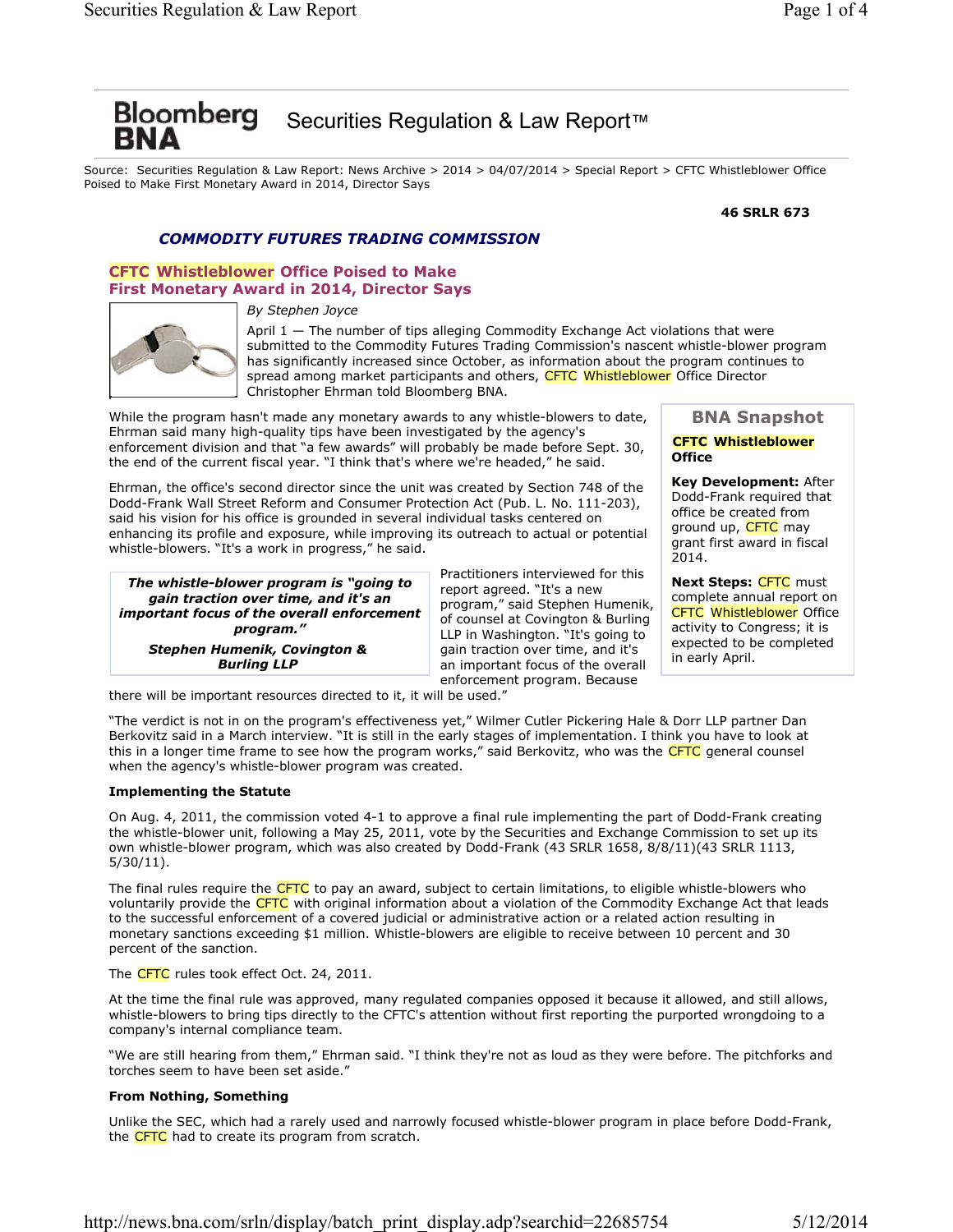Initially the office was placed within the CFTC's Office of the Executive Director, but in the summer of 2012, around the time Ehrman arrived as director, it was moved to the agency's enforcement division.

Ehrman, a staff attorney and a paralegal currently populate the CFTC Whistleblower Office, which is located at CFTC headquarters in Washington. Erhman said he plans to post job openings for a deputy and an additional paralegal over the next few months, "because we're getting busier and busier and we're running out of resources."

While the director of the office enjoys a fair degree of autonomy, his office also has to operate within the agency's overall bureaucracy for administrative purposes.

Dodd-Frank requires the CFTC to submit a report to Congress each year no later than Oct. 30, detailing, among other items, the number of awards granted, the types of cases that resulted in awards, balances related to the Customer Protection Funds and audited financial statements.

While the CFTC didn't submit a report by Oct. 30, 2013, an agency spokeswoman said in a March 31 statement that the report was delayed due to some key personnel departures, including that of Gary Gensler, the agency's former chairman, and David Meister, its former enforcement division director. The report is expected be sent to Congress in early April, she said in her statement. The agency's initial report detailing its whistle-blower program and consumer education initiatives, issued in October 2012, contained information on the number of whistleblower tips received since the program's inception and described the agency's consumer-protection improvement goals.

#### **Modest Cost**

Other elements of the CFTC whistle-blower program include the three-member Whistleblower Award Determination Panel that decides if and how much money to award whistle-blowers, and a Customer Protection Fund, established by Dodd-Frank to disburse approved whistle-blower monetary awards. The fund, replenished by monetary sanctions imposed by the CFTC enforcement division, held about \$275 million as of March 31.

The program has the potential to give the CFTC an effective enforcement tool at "a relatively modest cost to the agency," Norton Rose Fulbright LLP partner Terry Arbit, a former CFTC deputy general counsel for legislative and intergovernmental affairs, said in a statement sent to Bloomberg BNA.

The Government Accountability Office determined in Aug. 8, 2011, and Nov. 8, 2013, decisions, in response to CFTC queries, that the Customer Protection Fund may be used to pay the administrative and personnel costs of the CFTC Whistleblower Office, including travel expenses (45 SRLR 2149, 11/18/13).

"This spares the CFTC from having to fund these costs of the Whistleblower Program from its general appropriation," Arbit said in his statement. CFTC Whistleblower Office administrative expenses for fiscal 2013 totaled \$459,000 and are estimated to rise to \$750,000 in fiscal 2015, according to a March 5 Obama administration budget and performance plan for the  $CFTC(46$  SRLR 456, 3/10/14).

#### **First Awards on the Way?**

Since the program began, the CFTC has issued 25 award determinations. Each determination denied whistleblowers awards. That may change in the near future.

In fiscal 2013, which ended Sept. 30, the CFTC Whistleblower Office received 139 tips, complaints or referrals reported on Forms TCR, the document whistle-blowers file with the CFTC under the program. During the current fiscal year, Ehrman's office received 110 Forms TCR as of March 21, an annualized increase in whistle-blower tips of about 38 percent.

And while the March 5 Obama administration plan estimated about 20 claims for awards would result from whistleblower tips, the CFTC received 28 such requests during the first half of fiscal 2014.

"Things are really ramping up now," Ehrman said.

Indeed, Ehrman said he hopes several awards can be made before Sept. 30. "I can see, hopefully, some real movement this year, before the fiscal year ends, with a few awards coming out," he said. "I'm pretty comfortable we're going to get out of the gate this year," he said.

# **Agency Award Predictions**

The agency, the March 5 budget plan said, would pay \$10 million in awards no later than Sept. 30 and pay out another \$10 million in fiscal 2015.

Humenik predicted claims will probably exceed that estimate. "It seems like their numbers might be low," he said.

"Because no historical data exists to substantiate the estimated amount of whistleblower awards," the Obama administration report said, "the \$10 million amount above is simply a conservative placeholder amount to account for the possibility of large judgments in the period that may be associated with information provided by whistleblowers."

The quality of the whistle-blower tips his office receives is "very good," Ehrman said, further describing them as specific, timely, and credible. The CFTC Whistleblower Office collects and processes the tips before forwarding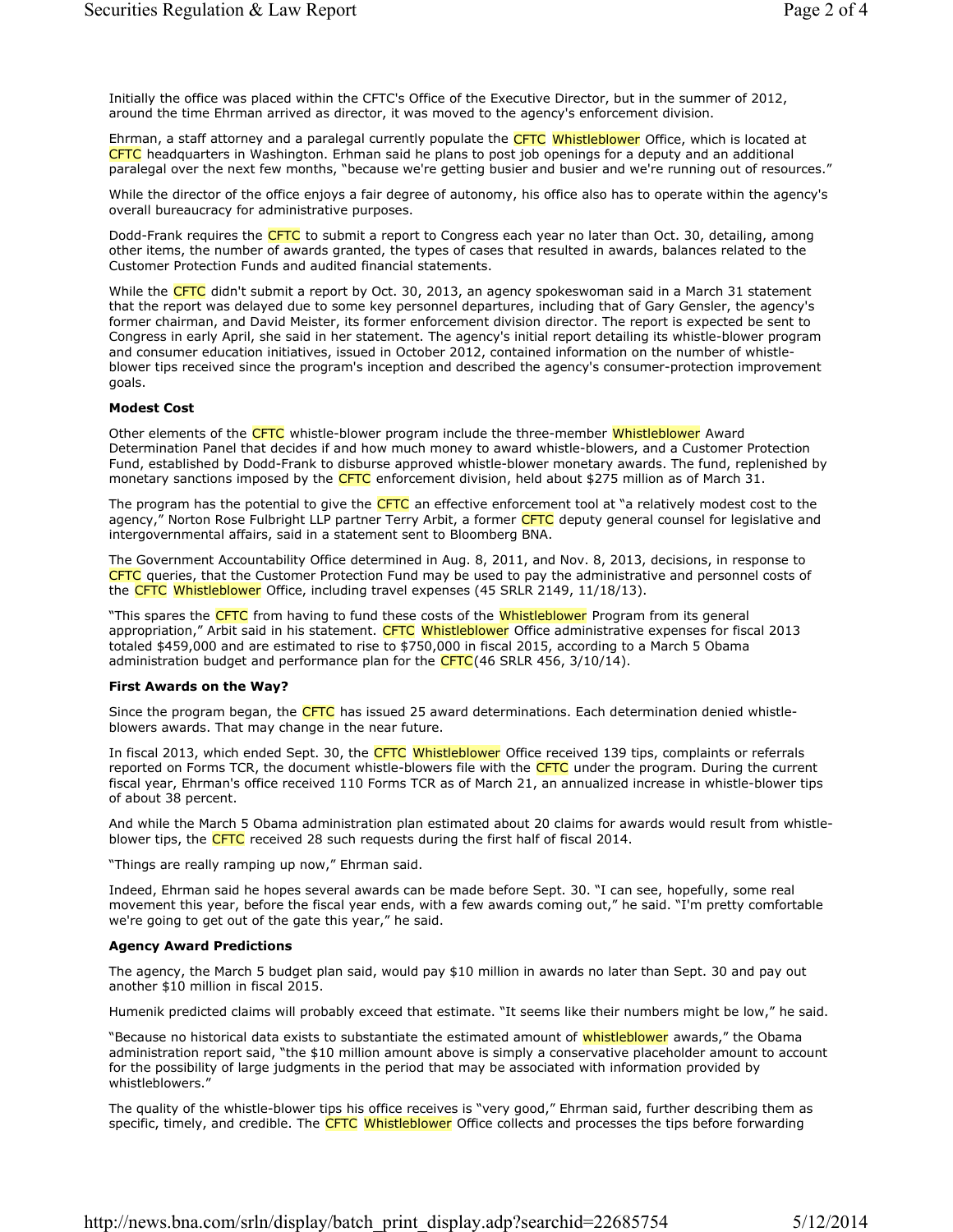them to the agency's enforcement division. The office does not review the allegations contained in the tips, though the office may advise the determination panel.

#### **No Insight into Process**

A key anticipated development in the program, practitioners said, will be what the CFTC discloses, or elects not to disclose, in any award final order.

"It will be interesting to see the first [award] and what it says and what it doesn't say," Humenik said. "I think there will be a reaction to it based on the perspective brought to the table, whether it's the defense bar or consumer advocacy groups."

"The orders that the Commission issues are typically very redacted to protect the confidentiality of the whistleblower. They will say that a person or persons met the requirements provided in the rules and were paid a certain amount of money. Identities and exact percentages are redacted," CFTC spokeswoman Donna Faulk-White said.

Humenik, who leads Covington's futures and derivatives practice from its Washington office and is a former CFTC enforcement division senior trial attorney, predicted the agency won't disclose a great deal of information in award determinations, and—to protect the whistle-blower's identity—determinations might not be publicly associated or linked with the  $CFTC$  enforcement action that led to the whistle-blower award, he said.

"More questions will be raised than answers simply because there's not a lot of information in that settlement order to begin with," said Humenik, who also served as a policy adviser to current CFTC member Scott O'Malia.

A better outcome for the regulated community would be the release of a detailed description of the enforcement action and the whistle-blower's actions, Humenik said. Additional information about such cases could help drive compliance because companies then would know the types of violative behavior the CFTC is trying to curtail through enforcement actions, he said.

The CFTC rules state that whistle-blowers have 90 days from the date a final order is posted on the CFTC website to file a claim for an award. Any final order issued by the CFTC relating to an award may be challenged in federal appellate court not more than 30 days after the final order of the  $CFTC$  is issued, the rules state.

#### **SEC Program Comparison**

Comparisons between the whistle-blower programs at the CFTC and SEC should consider their material differences in scope and size, Ehrman and others said. The SEC program not only was set up before the CFTC program but covers many more possible violative activities; the CFTC program applies only to violations of one law. "Their footprint is significantly larger than ours," Ehrman said.

Also, Ehrman said the CFTC's enforcement function does not have the resources to match the SEC enforcement division. "If we had a significantly larger enforcement division, things would be moving along quicker," he said.

CFTC whistle-blower cases may also take more time to develop because of the complexity of the activities the CFTC oversees—complicated derivatives products—relative to some services and products supervised by the SEC, Ehrman said. That means it is possible that cases the CFTC began to investigate immediately following implementation of the program will be completed in the near term.

While the CFTC final rule explicitly stated that it tried to hew closely to the SEC final rule, there are a few differences between the two programs. First, both rules contain anti-retaliation provisions in an effort to protect whistle-blowers from being punished by employers; however, the CFTC will not join a whistle-blower in any judicial proceeding while the SEC may, Ehrman said.

Second, the SEC rule prohibits anyone from impeding the flow of data from a whistle-blower to the SEC, and the SEC's rule states it may launch an enforcement action against any entity that tries to impede that information flow, including permanently barring a lawyer who drafts a document to effectuate such an impedance from practicing before the SEC. While the CFTC "takes a dim view" of such practices, the CFTC would not be likely to duplicate the SEC's strategy, Ehrman said.

It's possible that a single violative action could fall within the jurisdiction of both CFTC and SEC whistle-blower programs. Lawyers had differing views about whether an award could or would be granted by both the SEC and CFTC when it involved the same violation.

# **Standing Up Agency**

Ehrman spent 14 years at the SEC before assuming his current CFTC responsibilities July 16, 2012. At the SEC, he worked as an enforcement division staff attorney, senior counsel, branch chief and an assistant director. His work at the SEC "translated perfectly to what I do here at the CFTC," he said. Ehrman has also worked in the private sector as a lawyer.

During his first days at the commission Ehrman said he tried to "speak less and listen more" to acclimate to his new agency, especially after spending 14 years at the SEC. First tasks included assuring the adequacy of existing policies and procedures and then speaking to internal and external groups to familiarize them with the program and its aims, a task that continues.